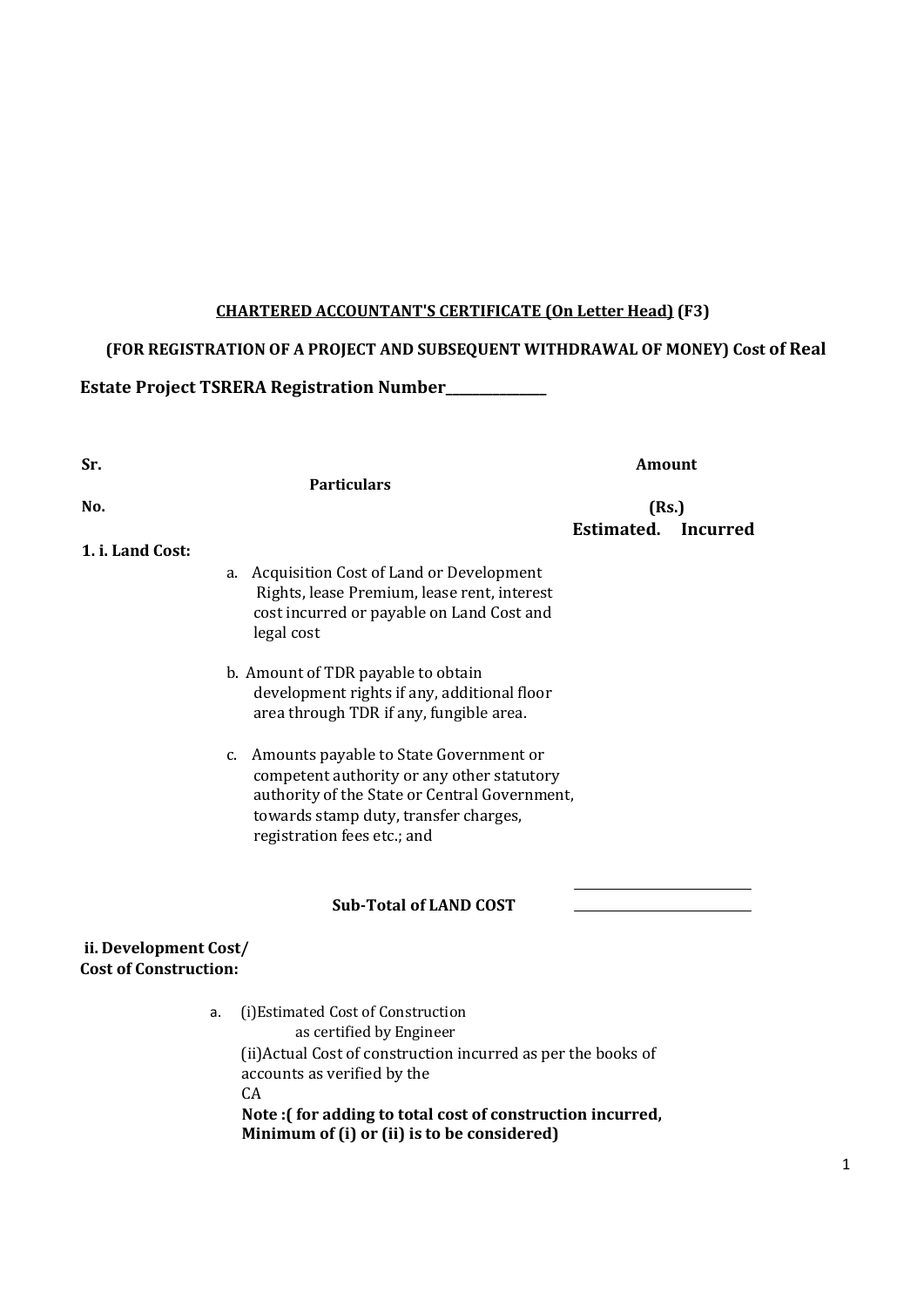(iii) On-site expenditure for development of entire project excluding cost of construction as per (i) or (ii) above, i.e. salaries, consultant fees, site overheads, development works, cost of services (including water, electricity, sewerage, drainage, layout roads etc.), cost of machineries and equipment including its hire and maintenance costs, consumables etc. All costs directly incurred to complete the construction of the entire phase of the project registered.

- b. Payment of Taxes, cess, fees, charges, premiums, interest etc. to any statutory Authority.
- c. Principal sum and interest payable to financial institutions, scheduled banks, nonbanking financial institution (NBFC) or money lenders on construction funding or money borrowed for construction;

#### Sub-Total of Development Cost

- 2. Total Estimated Cost of the Real Estate Project [1(i) + 1(ii)] of Estimated Column
- 3. Total Cost Incurred of the Real Estate Project [1(i) + 1(ii)] of Incurred Column
- 4. % completion of Construction Work \_\_\_\_\_\_\_\_\_\_\_\_\_\_\_\_\_% (as per Project Architect's Certificate)
- 5. Proportion of the Cost incurred on Land Cost and \_\_\_\_\_\_\_\_\_\_\_\_\_\_\_% Construction Cost to the Total Estimated Cost. (3/2 %)

6.Amount Which can be withdrawn from the Designated Account Total Estimated Cost \* Proportion of cost incurred (Sr. number 2 \* Sr. number 5)

- 6. Less: Amount withdrawn till date of this certificate as per the Books of Accounts and Bank Statement
- 7. Net Amount which can be withdrawn from the

Designated Bank Account under this certificate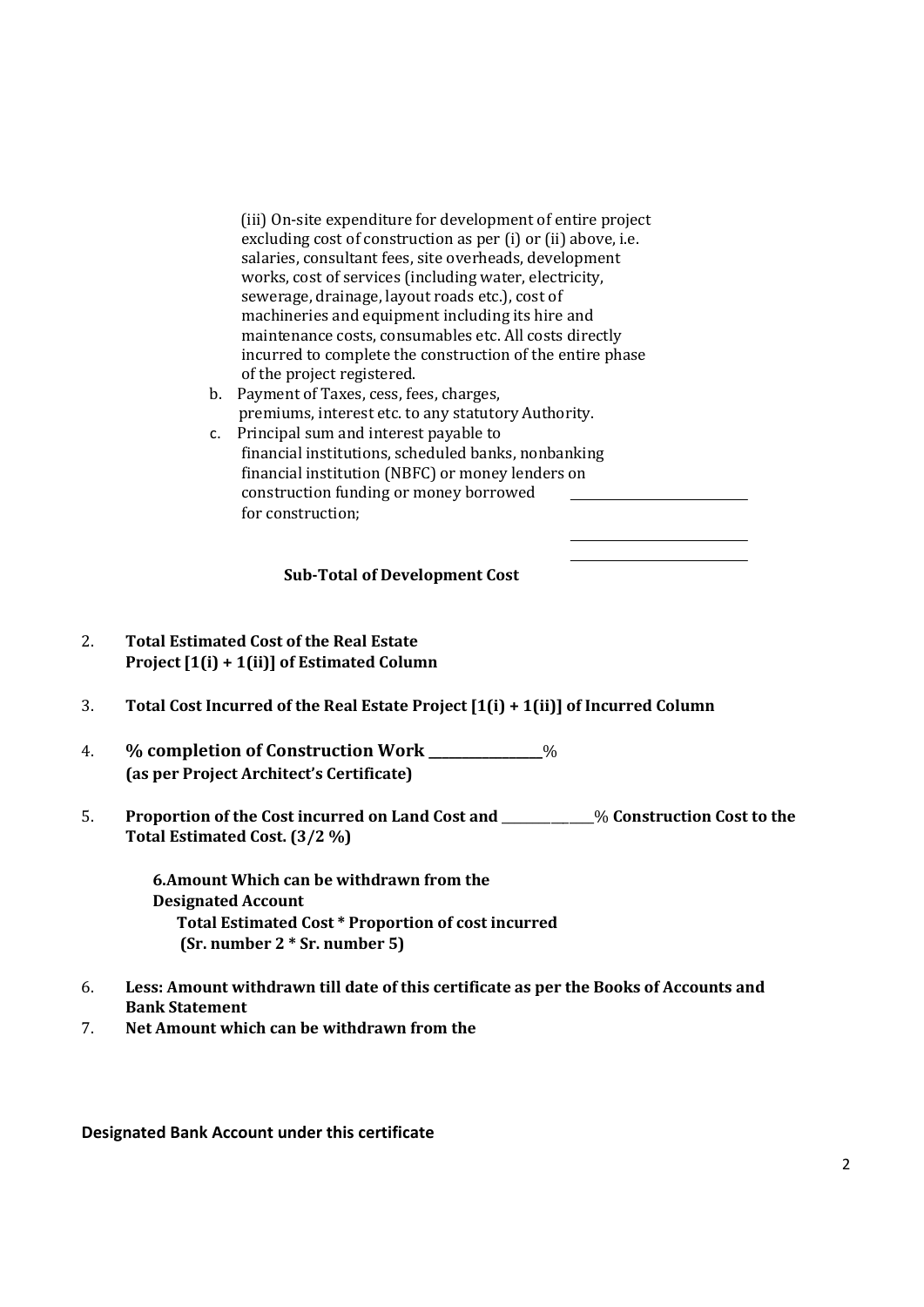This certificate is being issued for RERA compliance for the Company [Promoter's Name] and is based on the records and documents produced before me and explanations provided to me by the management of the Company.

Yours Faithfully

\_\_\_\_\_\_\_\_\_\_\_\_\_\_\_\_\_\_\_\_\_\_

Signature of Chartered Accountant (Membership Number………….)

Name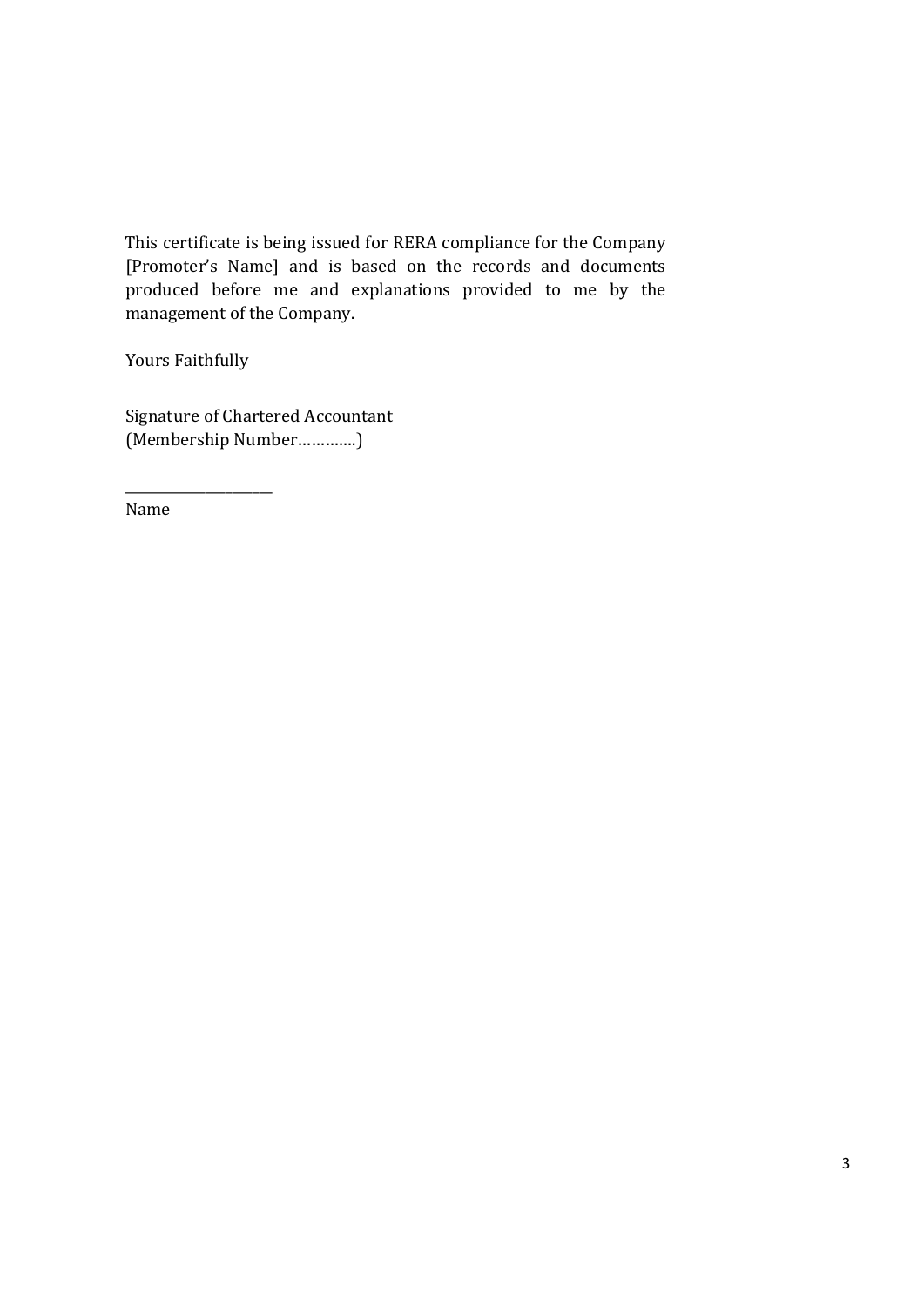### (ADDITIONAL INFORMATION FOR ONGOING PROJECTS)

- 1. Estimated Balance Cost to Complete the Real Estate Project (Difference of Total Estimated Project cost less Cost incurred) (calculated as per the Form 4)
- 2. Balance amount of receivables from sold apartments as per Annexure A to this certificate (as certified by Chartered Accountant as verified from the records and books of Accounts)
- 3. (i) Balance Unsold area (to be certified by Management and to be verified by CA from the records and books of accounts) (ii) Estimated amount of sales proceeds in respect of unsold apartments (calculated as per ASR multiplied to unsold area as on the date of certificate, to be

calculated and certified by CA) as per Annexure A to this certificate

- 4. Estimated receivables of ongoing project. Sum of  $2 + 3$ (ii)
- 5. Amount to be deposited in Designated Account 70% or 100%

IF 4 is greater than 1, then 70 % of the balance receivables of ongoing project will be deposited in designated Account IF 4 is lesser than 1, then 100% of the of the balance receivables of ongoing project will be deposited in designated Account

This certificate is being issued for RERA compliance for the Company [Promoter's Name] and is based on the records and documents produced before me and explanations provided to me by the management of the Company.

Yours Faithfully

\_\_\_\_\_\_\_\_\_\_\_\_\_\_\_\_\_\_\_\_\_\_

Signature of Chartered Accountant

(Membership Number………….)

#### Name